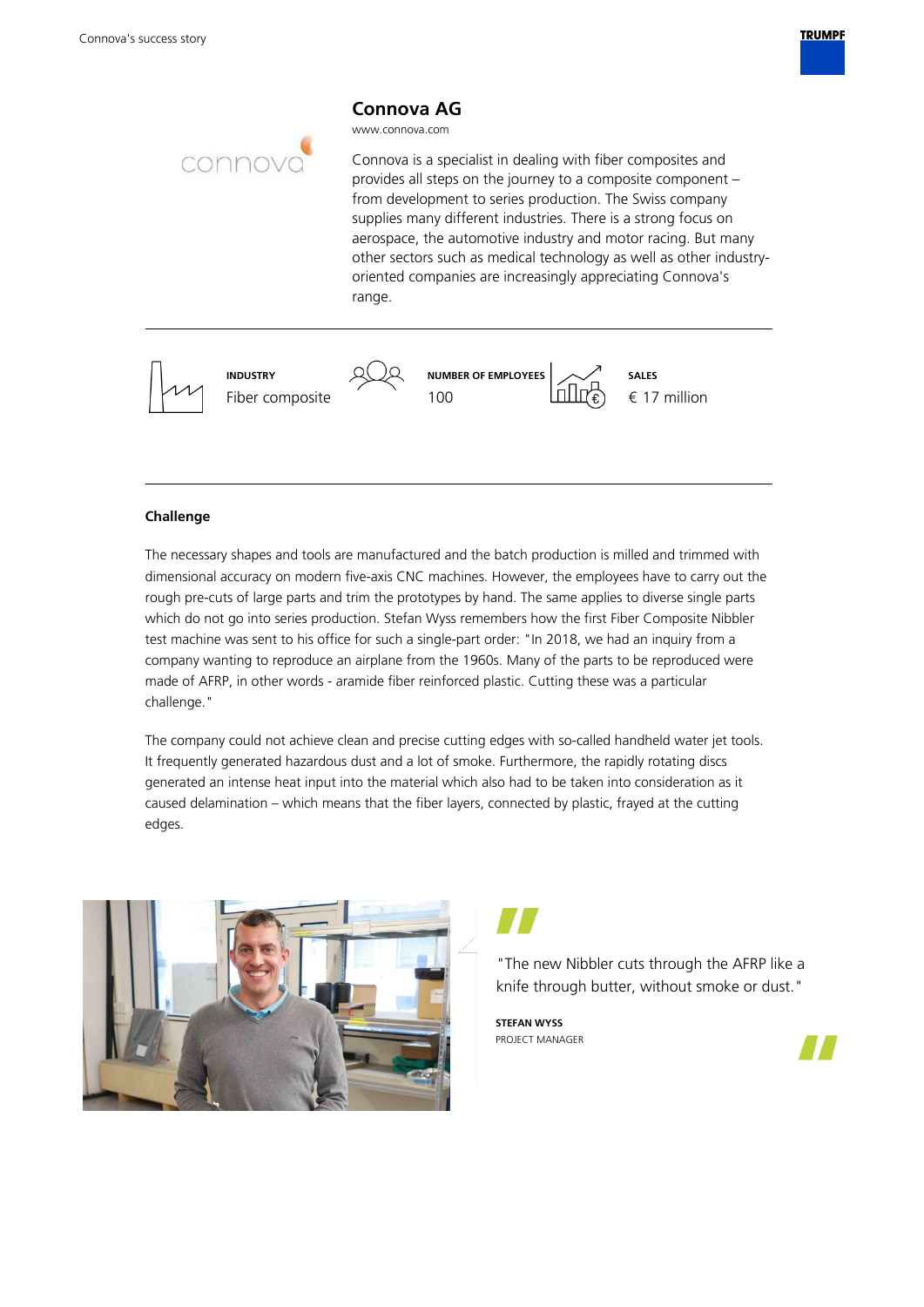## **Solution**

That was a good enough reason to look for an alternative procedure. Using a milling machine for this type of single-part production is just too expensive. The FCN 250 has no problem separating aramide fiber reinforced plastics (AFRP), carbon fiber reinforced plastics (CFRP), glass fiber reinforced plastics (GFRP), thermosetting plastics or thermoplastics. To make this possible, TRUMPF has, among other things, adapted the cut geometry and the cutting tools to the new material. The technology is derived from metal processing. It is a cold process without heat influence. The tool is comprised of a punch which executes punching strokes in rapid succession, and a die which absorbs this force. Delamination and fraying of the cutting edge are effectively prevented.

### **Implementation**

Fortunately, TRUMPF approached the engineer to ask if they would like to be a test customer for the new Fiber Composite Nibbler. "This new Nibbler cut through the AFRP like a knife through butter, without smoke or dust. For a handheld tool, it achieves astonishingly clean and precise edges while cutting with an unobstructed view." The new nibbler cuts material up to 2.5 millimeters thick at a working speed of 1.9 meters per minute. Thanks to the unobstructed view of the work surface, the separating cuts can be guided along scribed lines or a template with great precision. Even narrow radii can be easily executed.







#### **Forecast**

According to project manager Stefan Wyss, the FCN 250 only reaches its limits when maximum precision is demanded or the material gets too thin: "When separating reinforced parts, we reach the limits of what the TRUMPF Nibbler can do cleanly when the material thickness is less than 0.5 millimeters. For unidirectional fibre structures, we need a thickness of at least 0.8 millimeters to achieve the cutting quality we demand." While cutting with an unobstructed view, the device cuts astonishingly clean and precise edges for a handheld tool. Wyss also thinks that the costs for TruTool FCN 250 consumables are a positive factor. This is why the Fiber Composite Nibbler offers the perfect, sustainable solution for handheld operation.